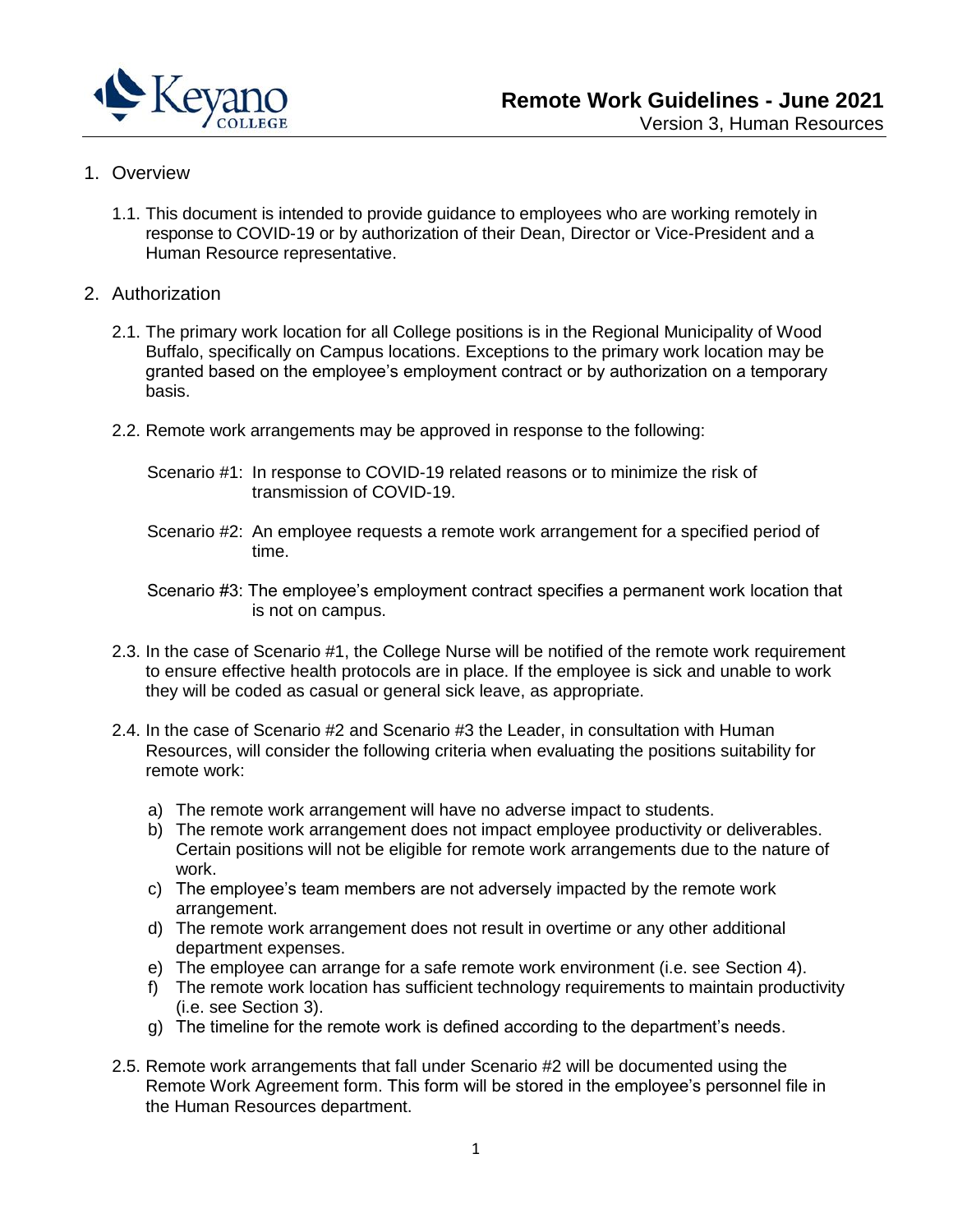# 3. For Supervisors

- 3.1. If an employee is authorized to work remotely the Supervisor will implement the following steps.
	- 3.1.1. Determine What Work Needs to be Completed at Campus: Review the work assigned to the employee to determine which duties and activities will be completed remotely (e.g. review the Role Description/Job Fact Sheet).
	- 3.1.2. Arrange Necessary Equipment, Supplies and Systems:

Determine what equipment, access and supplies your employees will need to work remotely. Please work with the Information Technology Department to assign the necessary equipment. All mobile devices that could retain College records must be secure in accordance with the Mobile Communication Devices/Cell Phone Policy. Employees whose work functions permit, and who choose to work remotely, will require a minimum standard of access to technology as follows:

Internet requirements for home use:

- a. A high-quality Zoom or Teams stream can take up to 3 Mbps. Given the proliferation of Internet connected devices in a typical household, added bandwidth is typically required to ensure a high-quality stream is maintainable.
- b. It is important to review your Internet Service Providers (ISP) upload speed is at a minimum 10 Mbps. The upload speed advertised by your ISP will usually be slower than the download speed. If you have multiple Internet connected devices (computers, cellphones, gaming consoles, tablets, etc.) you will need to ensure that you have more bandwidth than that available. The following table provides further guidance:

|                                 | Home with 1 or 2 Internet<br>connected devices | Home with 3+ Internet<br>connected devices |
|---------------------------------|------------------------------------------------|--------------------------------------------|
| Minimum<br>bandwidth            | Upload - 10Mbps                                | Upload - 25Mbps                            |
| <b>Recommended</b><br>bandwidth | Upload - 25Mbps                                | Upload - 50Mbps                            |

**NOTE: Do not save College sensitive or personal information to your personal devices hard drive or storage. All employees will have access to network drives, One Drive and Microsoft Teams for the storage of College information.**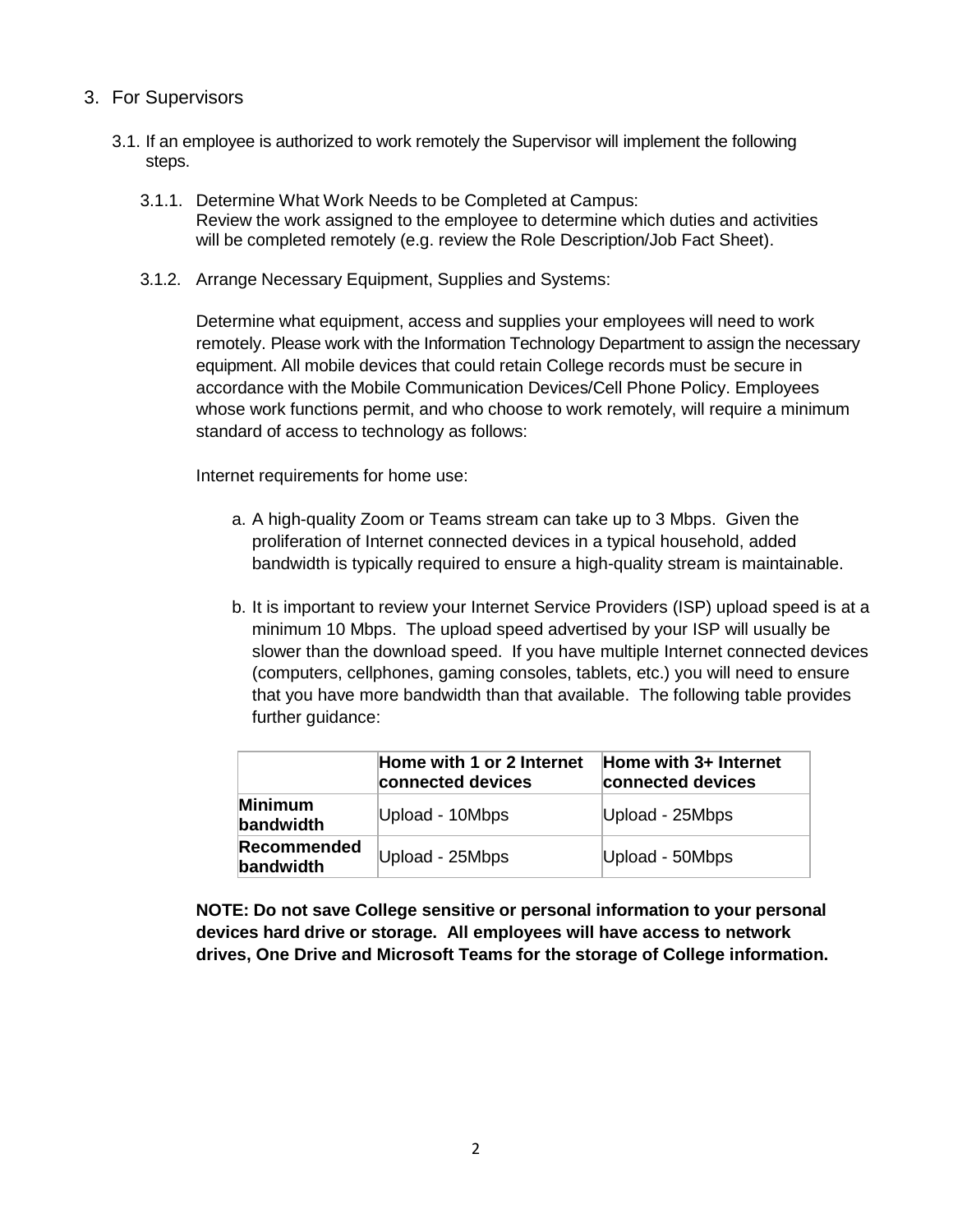# **OneDrive:**

Keyano College has access to OneDrive, a cloud hosted file storage solution. This is like Q: and U: drive storage but available from off campus. IT is planning on rolling out computer integration with OneDrive, which will synchronize your desktop, documents, and pictures folder to OneDrive, which will act as a backup feature for these folders. If you are interested in this feature before it is generally available, please contact the ITS.helpdesk@keyano.ca for help setting it up.

To learn more about OneDrive and how it works, please watch this video from LinkedIn Learning (you can log in using your Keyano login

credentials): https://www.linkedin.com/learning/onedrive-for-business-essential-training-2?u=90288826

#### **Virtual Desktop Infrastructure:**

Ensure that your employees know how to access the Virtual Desktop Infrastructure (VDI) or have access to VPN. All employees should attend a training session to learn how to properly use Virtual Tools or can contact ITS.helpdesk@keyano.ca for assistance.

Employees have the ability to work remotely using Microsoft Teams to chat, share files, meet virtually for a video meeting or an audio meeting. The College's enterprise applications can be accessed from the Virtual Desktop Infrastructure (VDI) if their work requires them to work within Avanti, PowerCampus, Great Plains or other systems. If there is an application that is not available in the VDI, please contact the IT Helpdesk to discuss whether the specialized software can be added. Please review the IT Remote Access at Keyano College document.

# 3.1.3. Share Procedure Manuals, Documents and Information

If your employees who are working remotely will require procedure manuals, templates, documents or other information that isn't readily available from a remote location, consider moving the required information to Microsoft Teams for sharing or ensure that employees can access secure network drives through Virtual Desktop Infrastructure. Consider scanning paper documents to electronic format for easy sharing if necessary.

# 3.1.4. Establish Communication Channels

Ensure your employees know how to reach you via email, phone, cell, text or alternate method. Develop a contact list to share among your employees if required. Ensure employees know how to use the virtual meeting tools (e.g. Microsoft Teams Chat) to enable team communication when necessary.

When employees are working remotely, you will need to check-in with them on a regular basis to assign work, review progress, monitor outcomes and ensure their health and wellbeing. Establish a protocol early as to who will contact who at what frequency to ensure ongoing communication as necessary.

SUGGESTION: Set up a daily meeting using Microsoft Teams to maintain regular contact, assign work, discuss issues and manage operations. Best Practice is a morning check-in. Keep this meeting short. Do a round table so each team member can provide a quick update on successes or issues from the previous day and plan for the current day. If an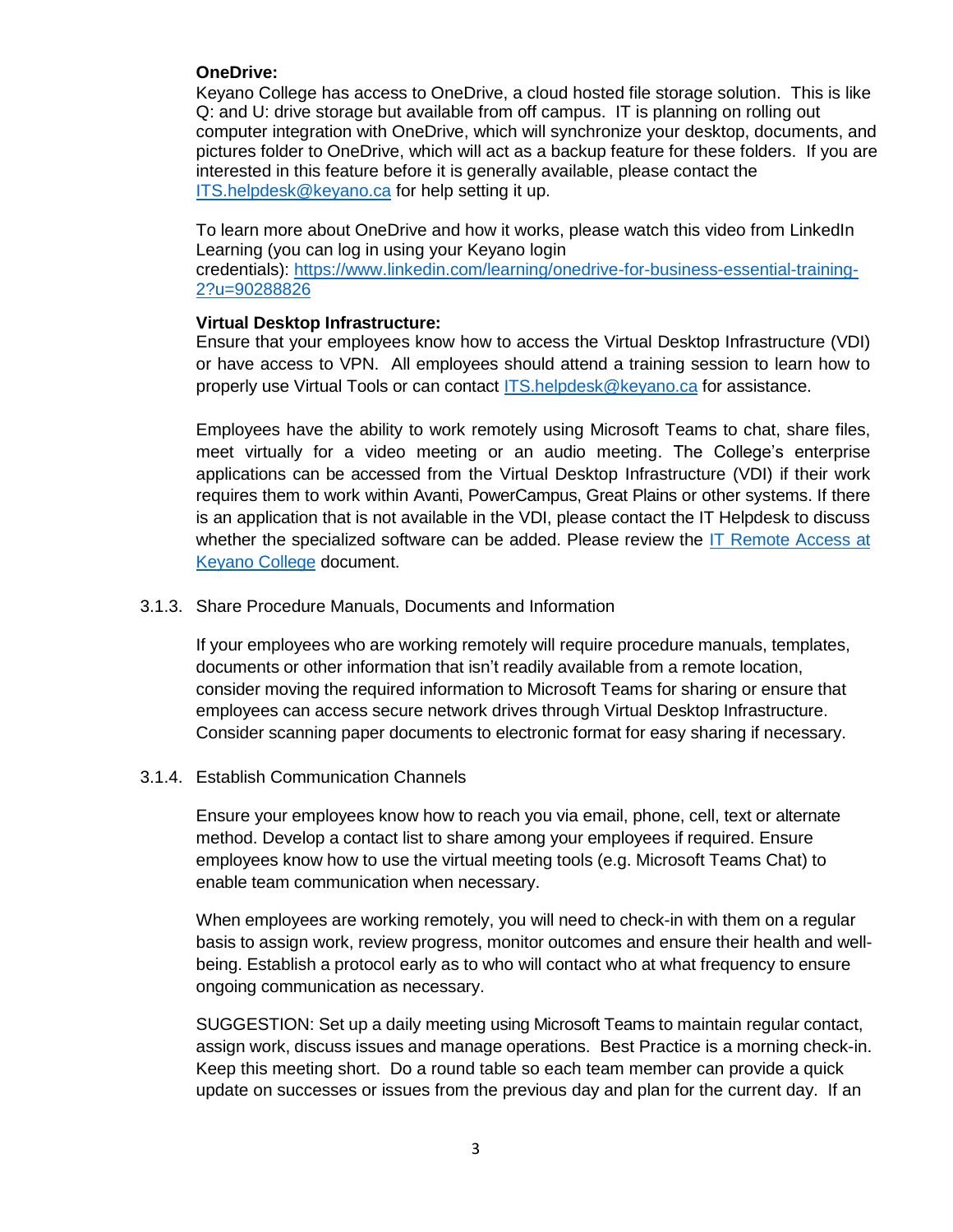issue needs further discussion, the supervisor and employee should meet 1:1.

Ensure your employees continually monitor the College's website for important communication and announcements.

3.1.5. Access and Keys

When your employees are working remotely, ensure that you have the required access to locked cabinets, rooms, etc., while those employees are away. In accordance with our Protection of Privacy Policy, employees should not take physical records offsite and must ensure the security of all records.

3.1.6. Working Alone Hazard Assessment

If employees who are working remotely are working alone or if the absence of several employees creates a working alone situation at the office, ensure that you follow all the Working Alone Policy. While employees work remotely, approved work will be covered by WCB insurance. If they get injured while working at home, please notify Health Services as soon as possible within the required 72 hours timeline.

Establish regular contacts with your employees in both situations to monitor their health and safety while working. Schedule a virtual meeting to perform the necessary hazard assessments to ensure workers are working safely using the **Remote Work Hazard Assessment form**.

3.1.7. Request Employees Update Information in Avanti Self Service

Ensure all Employees have updated their information in the College's Human Resources System – **Employee Self-Serve.** It is very important employees update their work phone, home cell phone, home email, work email and emergency contact information.

3.1.8. Direct Employees to Opt In for School Messenger SMS notification

School Messenger is the mass notification system for Keyano College. This system will contact Employees, Students and College Community Members (Tenants) when an important or urgent notification is sent. Supervisors must continue to maintain an up-todate list of all of your employees for day-to-day communications.

Please direct your employees to follow the instructions on the www.keyano.ca website for access to School Messenger.

Email Notifications: All employees will receive emails to their Keyano email address and home email address (if updated in Employee Self Serve).

SMS notifications: SMS notifications can be sent to work cell phones and employee personal cell phones. Employees must have their phone information updated in Avanti. Then they must Opt-in to notifications by texting "Y" or "Yes" to 978338.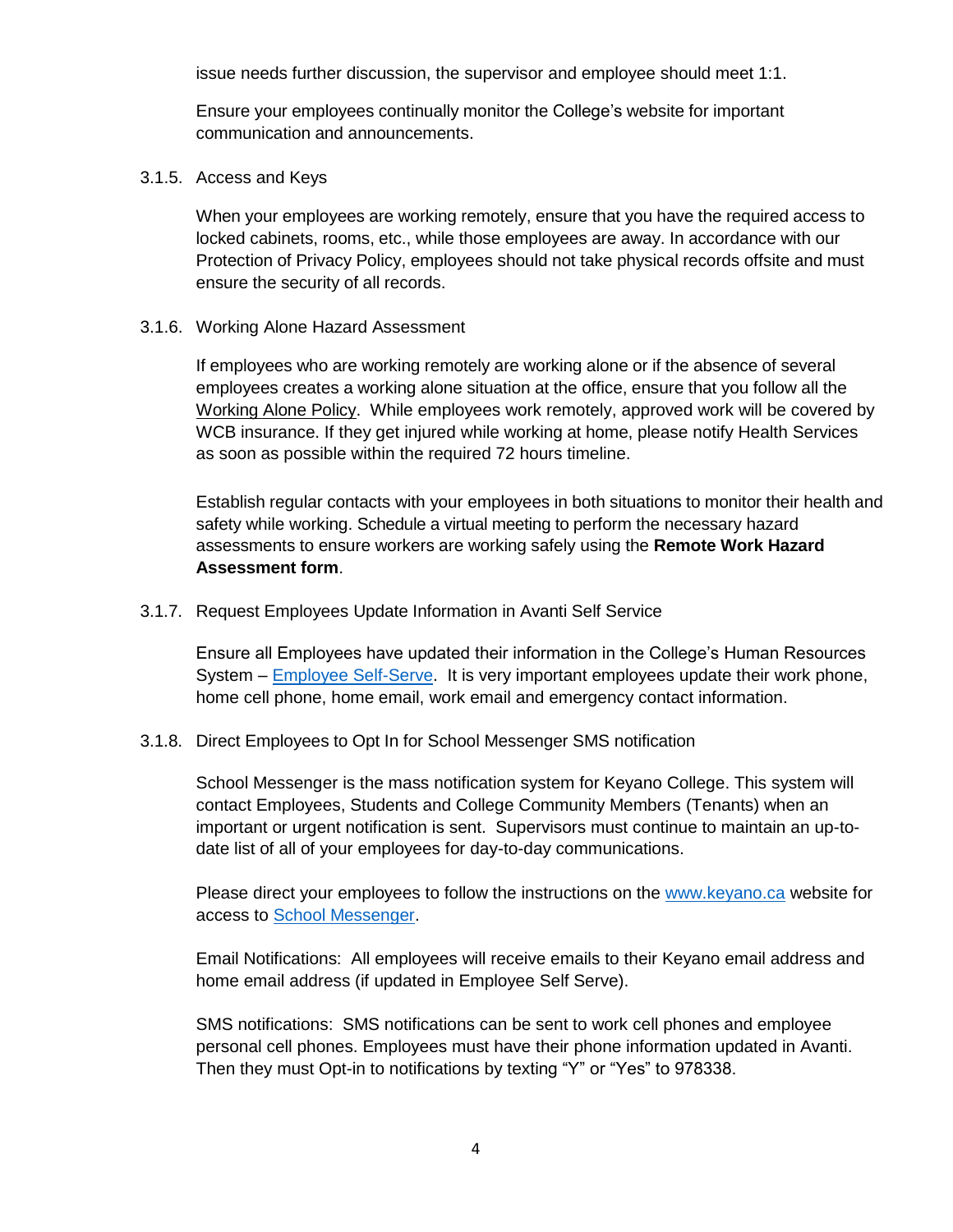#### 3.1.9. Payroll and Time Tracking

Employees and Supervisors will continue to use the online Time and Attendance system to record absence notifications or other exception time (e.g. overtime, etc.).

# 4. For Employees

- 4.1. If it is determined an employee will work remotely the employee will implement the following steps.
	- 4.1.1. Determine what work needs to be done on campus:

# **Talk to your supervisor**

Your supervisor will determine what work employees will need to perform in person on campus and what work can be done remotely. Contact your direct supervisor to discuss how to complete your work remotely. All work must be completed in a safe and healthy manner. Ensure that you know what tools and resources are required to perform your work remotely and contact your supervisor if you should need to come to campus.

# **Self-Isolation**

If you have been directed to self-isolate for 14 days and are not sick, you will be directed to work from home. If you are able to fulfill all or most of your normal duties remotely, continue to do that work. If your regular duties are not conducive to working remotely, your supervisor may assign other duties as necessary.

- 4.1.2. How to Work Remotely
	- 4.1.2.1. Understand relevant policies As a member of the College community, you are entrusted with using and managing the information technology resources responsibly, and respectfully.
	- 4.1.2.2. Access to Applications, Files and Microsoft Teams

**The Virtual Desktop Infrastructure (VDI)** system allows you to use your own device or a college laptop to connect to the college systems and network drives. It grants you access to business applications and resources you would typically use on campus. This includes software like MS Office suite, PowerCampus, Great Plains and resources like the Q Drive, Connect, etc. The VPN client (FortiGate VPN) allows you to connect a Keyano laptop to the Keyano network remotely. Please review the IT Remote Access at Keyano College document.

If you require an additional application, please contact the IT Help Desk (ITS.Helpdesk@keyano.ca). They will decide if the application can be added to the VDI.

**Microsoft Teams:** Is Keyano College's hub for teamwork. We recommend that all team members attend a hosted training session on Microsoft Teams to become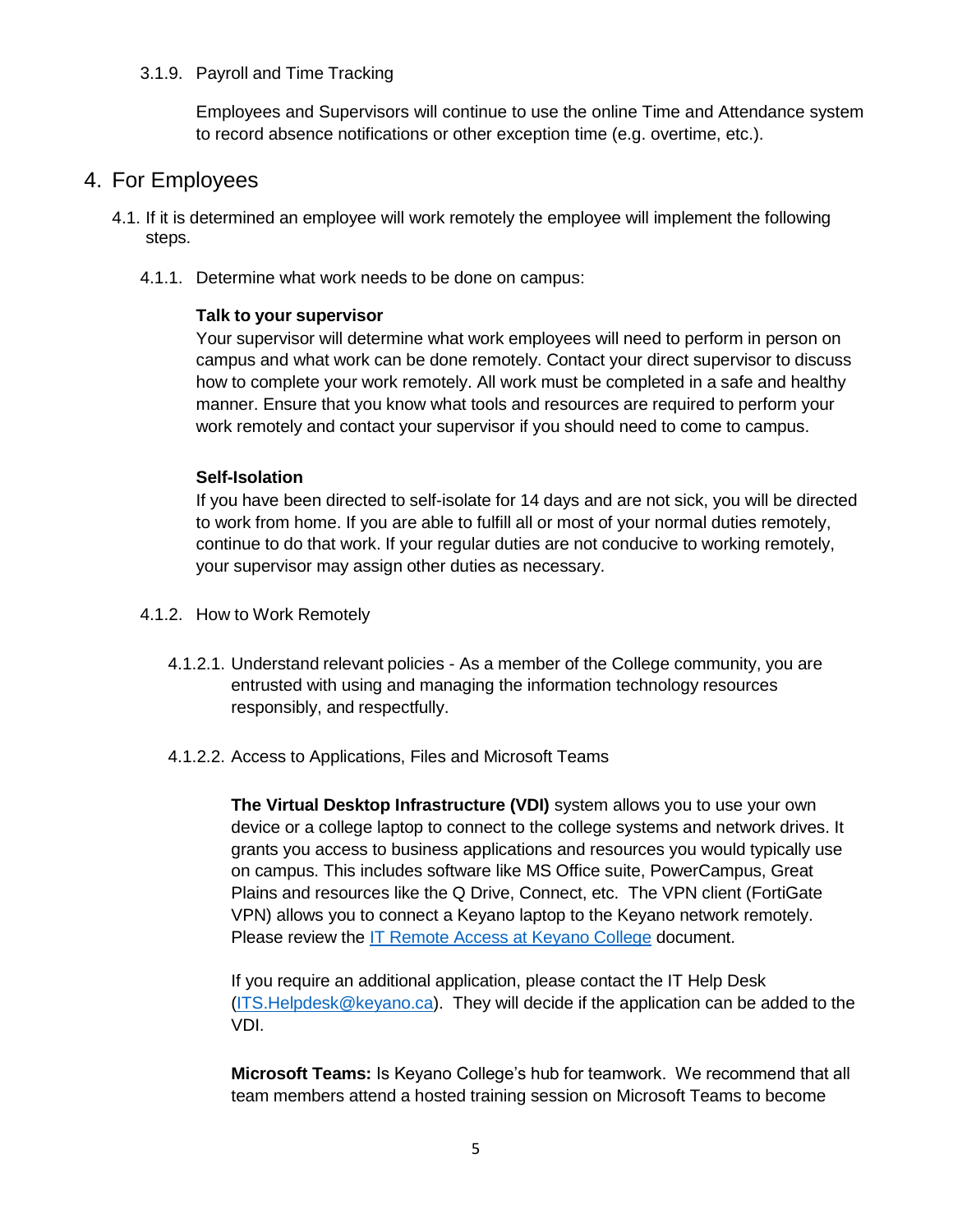familiar with using this collaboration tool. Microsoft Teams will enable you to chat, share files, host a meeting with video or audio and stay connected with your coworkers. All of the information is stored in the cloud so the information is accessible for any device no matter where you are. Please speak with your supervisor if you need assistance or training using Microsoft Teams.

- 4.1.2.3.**Email** The recommendation for email is to use the link to Keyanomail (webmail). The webmail interface is quite close to that of Outlook and has most features you need including the Calendar and contacts, notes etc. While MS Outlook is available on the VDI client, we highly recommend that you not use this. If you have a Keyano laptop, we recommend using the MS Outlook software on that device directly rather than through this VDI client.
- 4.1.2.4. **File security and privacy-** Avoid copying work related files directly on to your personal computer or device. This could be both a security and privacy concern. Use the files and resources within the VDI client itself.
- 4.1.2.5. **Gather everything else you'll need to be productive -** Working with virtual tools will require you to have a headphone and a camera. Not all employees will need these. Does your computer have a built-in microphone and speaker? Do you need a headset for your phone? Are there additional things like power adapters that you'll need to bring home from the office? Can you access your voicemail through your email? Or do you have the instructions for accessing your voicemail from your cell phone. Do you need to forward your office phone to an off-campus phone?
- 4.1.2.6. **Determine if equipment and/or supplies are needed -** Determine if there are special supplies or equipment that might be needed when working remotely. Speak to your supervisor about those needs.
- 4.1.2.7. **Ensure privacy and security-** When working remotely, ensure you follow the College's policies and procedures for ensuring the privacy and security of information. If you have a dedicated work space (e.g. home office), use that to conduct your business, answer phone calls, video conference, etc.
- 4.1.2.8. **Test your equipment now -** Don't forget to do a test-run to make sure your equipment and applications work as expected. If you have additional questions or concerns, contact the ITS Help Desk.
- 4.1.2.9. **Setting up your office space (Ergonomics) -** It is important that you work with your Supervisor to ensure your office space it set up safely ro prevent injury. The **Keyano Working from Home Ergonomics Guide** will assist with an assessment of your workspace. For additional assistance please contact Health.Services@Keyano.ca.
- 4.2. Working Hours and Expectations:
	- 4.2.1. Unless otherwise authorized by your supervisor, when working remotely, you will be